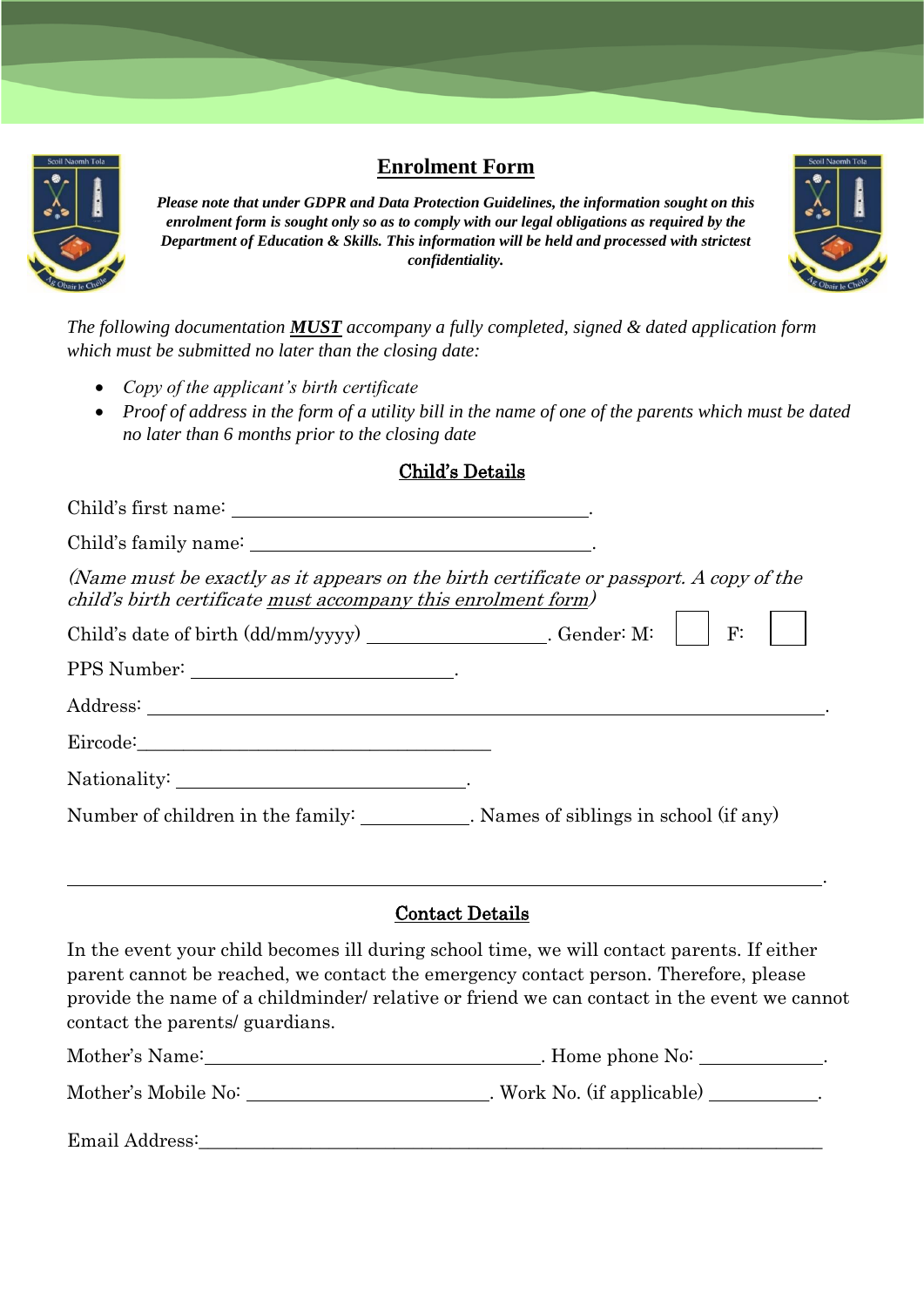| With whom does the child normally live?<br>Both parents:     Father:    <br>Mother:                                                                                                                                                                  |
|------------------------------------------------------------------------------------------------------------------------------------------------------------------------------------------------------------------------------------------------------|
| (please specify)<br>Other:                                                                                                                                                                                                                           |
| If your child resides with another person, please give their details:                                                                                                                                                                                |
| Name: Name: Name: Note of the Social Contract of the Social Contract of the Society of the Society of the Society of the Society of the Society of the Society of the Society of the Society of the Society of the Society of                        |
|                                                                                                                                                                                                                                                      |
| Mobile No: __________________________________. Work No. (if applicable) ____________________.<br>Are there any court orders in place regarding your child? Yes: $ $   No:                                                                            |
|                                                                                                                                                                                                                                                      |
| It is vital that you inform us of any changes of mobile, work or home numbers or changes of<br>emergency person contact details should we need to contact you in an emergency.                                                                       |
| <b>Medical &amp; Developmental History</b>                                                                                                                                                                                                           |
| Please list any problems your child may have in relation to health (e.g. allergies, asthma,<br>epilepsy, sight, hearing, speech, fainting etc.), toilet training, pacifier use etc.                                                                  |
|                                                                                                                                                                                                                                                      |
|                                                                                                                                                                                                                                                      |
|                                                                                                                                                                                                                                                      |
| Has your child ever been referred to any of the following? Speech and language therapist,<br>Eye/ Ear Specialist, Child Guidance Clinic, Psychological Services, Occupational therapist<br>or any special education specialist? Please give details: |

\_\_\_ .

 $\mathcal{L}_\mathcal{L}$  . The contract of the contract of the contract of the contract of the contract of the contract of the contract of the contract of the contract of the contract of the contract of the contract of the contract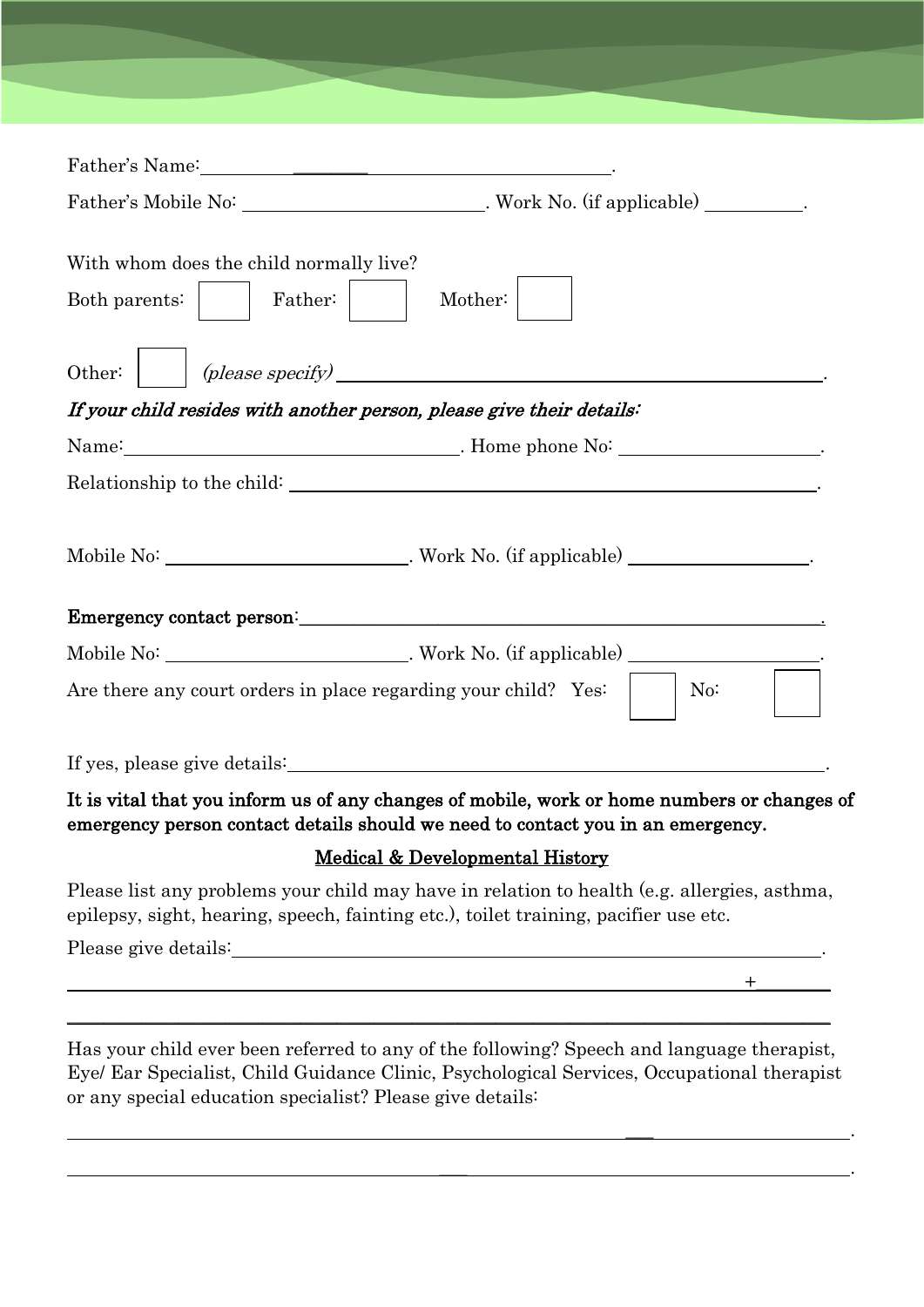## Educational History

|                                                 | Name of Nursery /Montessori / Playschool attended: _____________________________          |
|-------------------------------------------------|-------------------------------------------------------------------------------------------|
|                                                 |                                                                                           |
| attended:                                       | For children transferring from another school, please give details of the previous school |
|                                                 |                                                                                           |
|                                                 |                                                                                           |
|                                                 |                                                                                           |
| Current Class: __________. Reason for transfer: |                                                                                           |

Please note that relevant information regarding your child's progress will be sought from your child's previous school. This is in accordance with Department of Education requirements with regard to a child's transfer to a new school.

|                | CONSENTS                                                                           | <b>YES</b> | NΟ |
|----------------|------------------------------------------------------------------------------------|------------|----|
|                | Do you consent for the teachers to administer First Aid if required                |            |    |
|                | $1 \mid$ for your child?                                                           |            |    |
|                | Do you consent for the teachers in the school to contact emergency                 |            |    |
| $\overline{2}$ | services if required for your child?                                               |            |    |
|                | Do you consent for the Special Education Teacher (SEN) to carry                    |            |    |
|                | out educational tests if we are concerned about your child's                       |            |    |
| $\overline{3}$ | learning?                                                                          |            |    |
|                | Do you consent for your child to participate in school trips? e.g.                 |            |    |
| 4              | walks, school tours, matches, concerts, etc.,                                      |            |    |
|                | Do you consent for your child's work to be put on our website or                   |            |    |
| 5              | blogsite e.g. pictures, poems, stories etc. (No names will be used)                |            |    |
|                | Do you consent to your child's photograph to be placed on the school               |            |    |
| 6              | website or blogsite? (No names will be used)                                       |            |    |
|                | Do you consent for newspapers to publish photographs that may                      |            |    |
| $\overline{7}$ | include your child when they feature news from the school?                         |            |    |
|                | Do you consent to your child to access the internet in accordance                  |            |    |
|                | with our Internet <i>Acceptable Use Policy' and Remote Learning</i>                |            |    |
| 8              | <i>Policy</i> .                                                                    |            |    |
|                | Teaching of the Catholic Faith: I understand that St. Tola's N.S. is               |            |    |
| 9              | a Catholic School and wish my child to be taught the Catholic Faith                |            |    |
|                | If NO, please read and answer question 10. If YES, please skip to the next section |            |    |